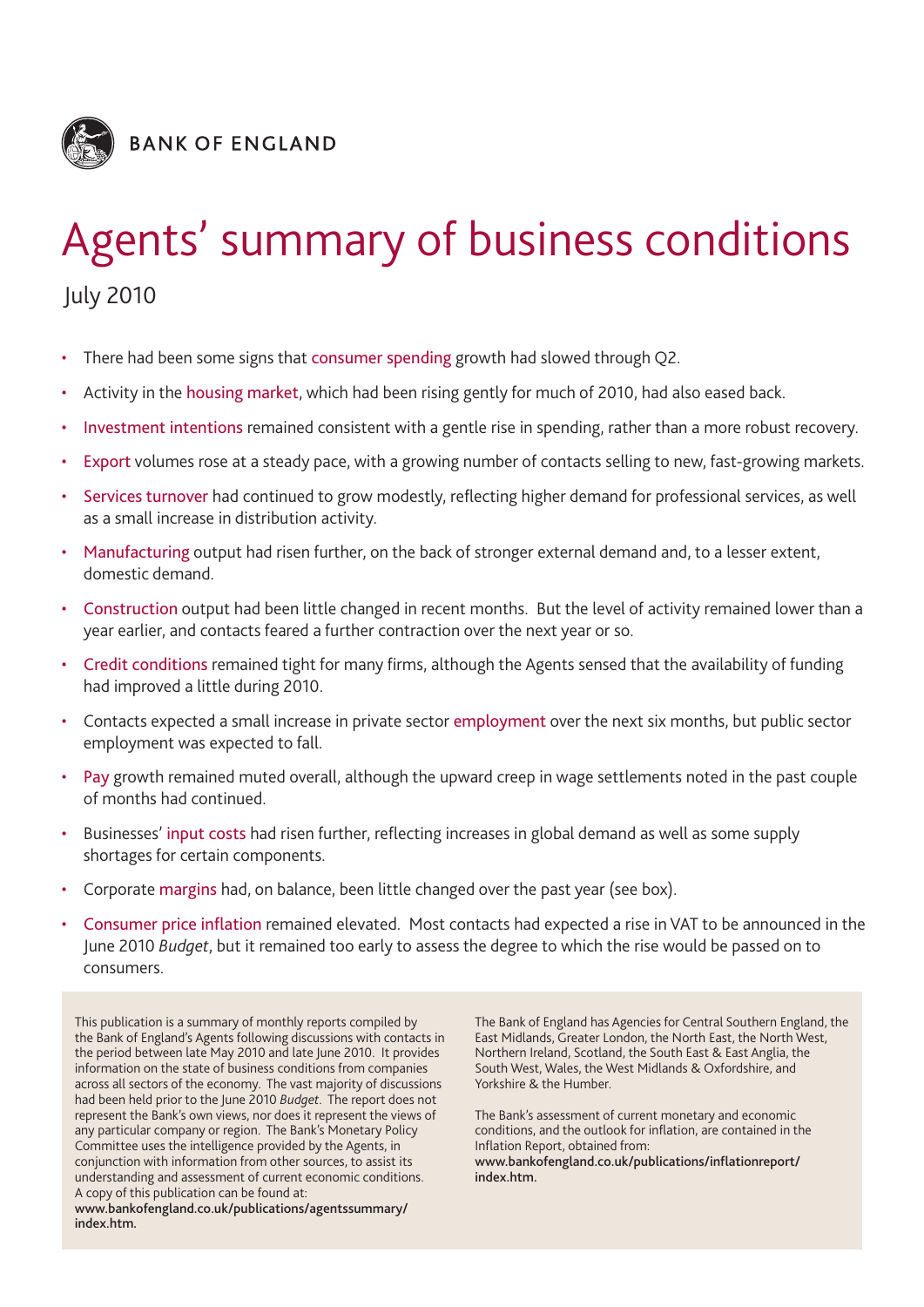## **Demand**

### **Consumption**

The Agents' contacts reported that retail sales values growth, which had remained broadly steady during the early months of 2010 (**Chart 1**), had slowed a little through Q2. Many contacts thought that consumer sentiment had softened, and that shoppers had begun to reduce expenditure in response to expected changes in taxes and concerns about job security. Sales volumes growth is likely to have been weaker than values growth — while turnover had been higher than a year ago, retail prices had also risen over that period.





New car sales had eased back in recent months, although they remained above their levels a year earlier. In part, dealers attributed the relative resilience of car sales to the promotional schemes they had introduced over the past three months, aimed at supporting demand following the expiry of the car scrappage scheme.

Turnover in the consumer services sector, which had been little changed in recent months, also showed some signs of easing. Spending in restaurants and pubs had been subdued, and demand for housing-related services had fallen back in line with housing market activity (see below). That said, visitor attractions reported increases in demand, and many contacts hoped that the low level of sterling and concerns about travel disruption (from airline strikes and the volcanic ash cloud) would encourage domestic residents to holiday within the United Kingdom.

## **Housing market**

Activity in the housing market, which had been rising gently during 2009 Q4 and early 2010, had softened a little in recent months. Despite a slight increase in the availability of credit, demand continued to be constrained by the restrictions on mortgage finance, particularly for first-time buyers. At the same time, the decision to suspend Home Information Packs in England and Wales had encouraged sellers into the market,

boosting the supply of properties. As new sales instructions had risen, the stock of available rental accommodation had declined. That, coupled with strong demand from those unable to buy homes, had led to a further increase in rents.

#### **Business investment**

Investment intentions had continued to pick up (**Chart 2**), although they remained consistent with a gradual rise in spending, rather than a more robust recovery. New spending plans remained in large part focused on improving efficiency (eg via saving energy and improving IT) or replacing assets whose lives had been extended during the recession (eg vehicle fleets). On balance, there remained few reports of investment in new capacity. The exceptions included some supermarkets and major retailers, which had continued to fund expansion of new stores, and some businesses that had increased spending to expand export capacity. Capital spending was usually being funded by internal resources, although many businesses remained reluctant to part with the holdings of cash that they had sought to accumulate during the recession.





#### **Exports and imports**

Exports had risen further in June, mainly reflecting demand growth in the Far East, Africa and (to a lesser extent) the United States. A growing number of contacts had begun to seek out new export opportunities, although this process was expected to take some time. Signs of expenditure switching away from imports towards domestically sourced goods and services had increased a little further, but the lack of appropriate supply capacity in the United Kingdom continued to prevent many contacts from sourcing more components domestically.

## **Output**

## **Business services**

Demand for professional and financial services (such as legal, accountancy, recruitment, advertising and IT services) had been rising gradually over the past six months. As a result, the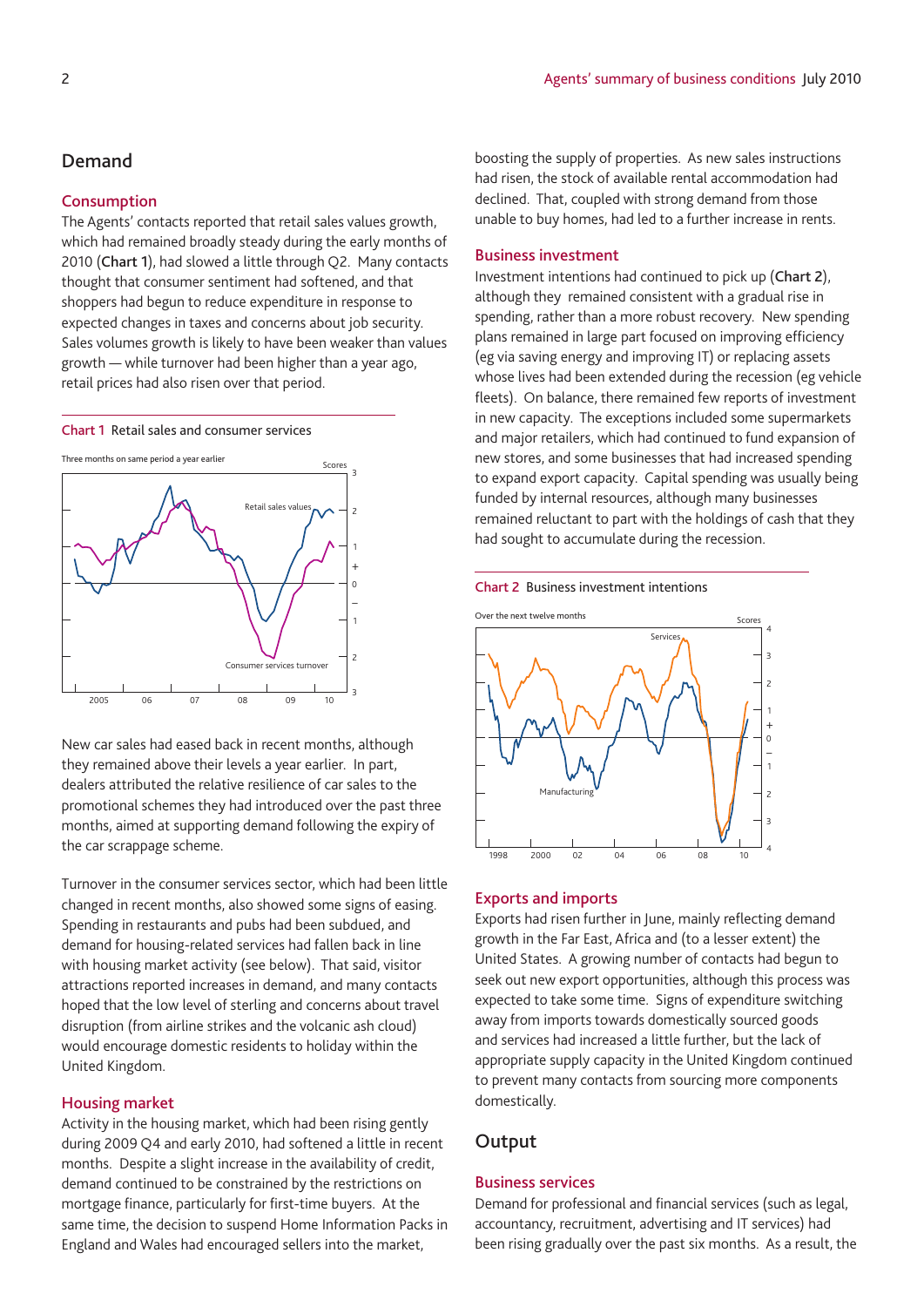Agents judged that turnover in Q2 was higher than its level a year earlier. Moreover, volumes growth is likely to have been stronger than growth in turnover, given continued year-on-year declines in many professional and financial services prices. Growth in businesses services turnover remained quite patchy. Demand for distribution and logistics services had increased a little, reflecting the gentle rise in activity and some selective restocking in pockets of the economy.

The nascent recovery in demand for services had, however, been gradual, and companies had continued to manage overheads extremely tightly over the past six months. More recently, the Agents had heard widespread reports that the public sector had begun (and was expected to continue) to economise on costs and cut back on discretionary spending.

## **Manufacturing**

Manufacturing output had been picking up for much of 2010, largely reflecting an increase in exports. But output destined for the domestic market had also increased, in part reflecting some re-sourcing of previously imported components back to the domestic economy (eg in the automotive sector) and tentative signs of restocking in some parts of the economy.

#### **Construction**

Following steep falls during much of the past two years, construction output had begun to stabilise in recent months. The recent stability had, however, masked divergent and offsetting trends in different subsectors. New residential construction had been recovering slowly for some months now, although the level of activity remained low, and developers continued to report concerns about future economic activity and difficulties in accessing bank finance. Offsetting the gentle recovery in residential construction, private commercial construction remained weak and the pipeline of projects had continued to dwindle, as existing work was completed but not replaced with new activity. And some public sector construction projects (eg road maintenance and social housing projects) had already been put on hold or cancelled. The majority of contacts expected the further planned reductions in public spending to prompt a renewed fall in construction output over the coming year or so.

# **Credit conditions**

On balance, the Agents judged that the availability of bank credit had improved a little since the start of 2010. That said, conditions remained significantly tighter than those prevailing prior to the financial crisis, and individual businesses' experiences had remained extremely diverse. For example, small and medium-sized businesses, along with property developers and those with significant exposures to the construction sector continued to face particular difficulty accessing affordable finance. Demand for bank loans remained muted, with many businesses continuing to reduce their leverage by paying down bank debt.

Bad debts had so far remained well contained, and insolvencies remained well below many contacts' expectations. But looking ahead, a number of contacts, particularly those in the property sector, expressed concerns about their ability to refinance loans. Some worried that these issues would lead to a rise in corporate failures over the coming year.

# **Employment**

The Agents reported a modest improvement in private sector employment intentions. But the pickup in recruitment was expected to be limited: some companies would still be able to meet higher demand through increases in hours, including the reintroduction of overtime. And where companies were planning to recruit, they often planned to hire temporary staff, rather than increase permanent headcount, due to uncertainty about the economic outlook. Moreover, contacts felt that the news about public sector employment prospects had been less encouraging. Some public bodies had already begun reducing staff numbers, and the planned fiscal consolidation was expected to lead to further reductions in headcount.

# **Capacity utilisation**

Overall, contacts reported that there remained an ample degree of spare capacity in the economy, although increases in demand had led to an incremental rise in capacity utilisation. Indeed there were sporadic concerns that stronger increases in demand would put pressure on some supply chains, especially those where capacity had been cut or where operations had been consolidated. And a few other companies, usually operating in the manufacturing sector, reported that they were working at or even above current capacity, following earlier reductions in their headcount. Most contacts reported little difficulty filling vacancies, although recruitment of highly skilled individuals was proving more difficult in some sectors.

## **Costs and prices**

#### **Labour costs**

Overall, pay growth remained muted, although pay freezes had become less common and the upward creep in wage settlements, noted over the past couple of months, had become more widespread. Most contacts had agreed to small increases in pay to reward staff for a much improved trading performance, or in some cases to retain staff in the face of an expected upturn in demand. Generally, contacts reported that pay negotiations had not been materially influenced by recent inflation outturns, although some businesses had become more concerned about the impact that higher inflation might have on employees' future wage demands.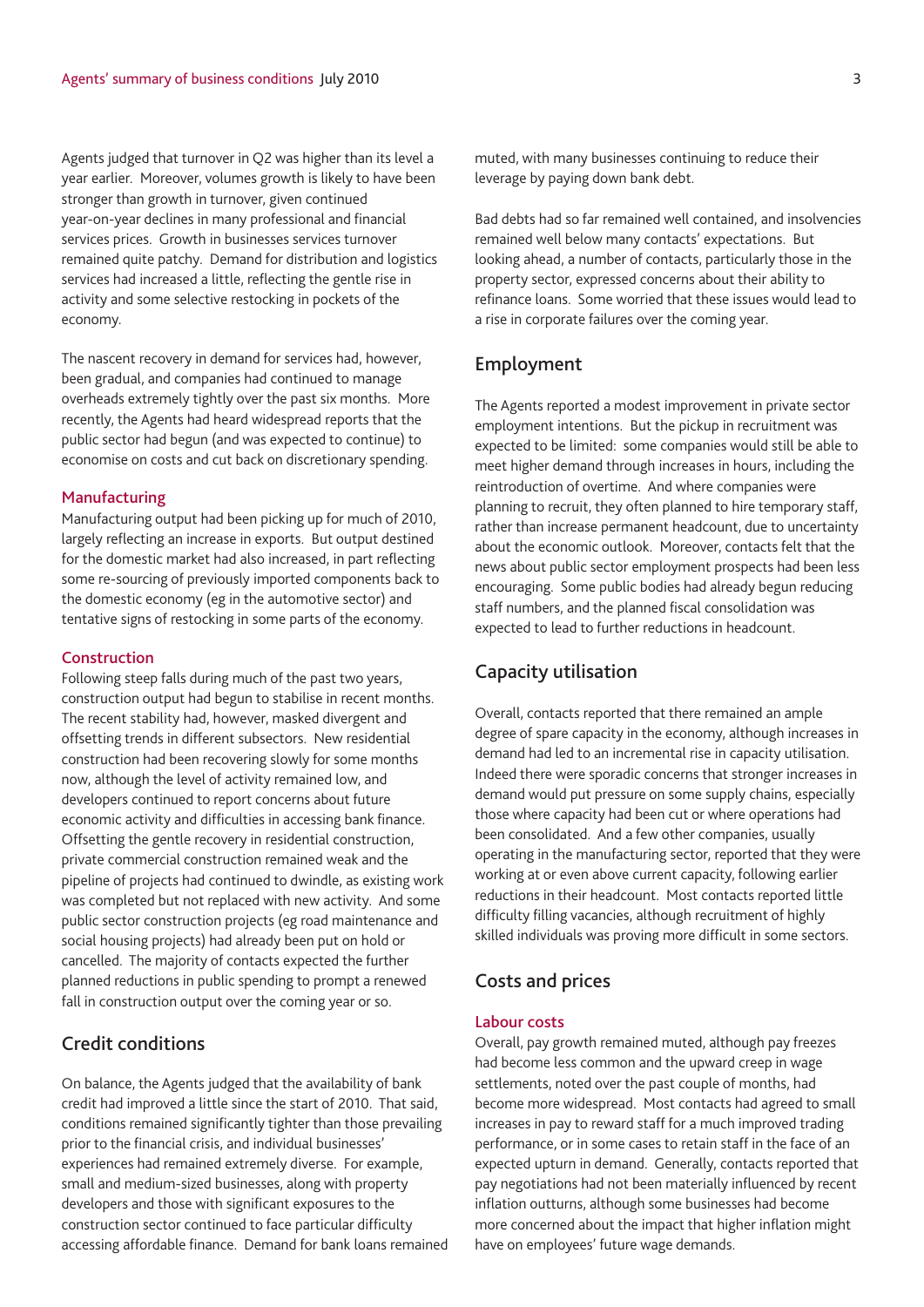Total labour costs had been rising for a number of months, as the restoration of hours and overtime, as well as small increases in bonuses and commissions, had led to increases in employees' take-home pay.

## **Non-labour costs**

Most contacts reported further increases in materials costs in June (**Chart 3**). In some markets, such as those for fuel and timber, contacts thought that increased demand (particularly from emerging economies such as China) had been the dominant factor pushing up prices. But in other markets including freight, paper, construction materials and electronics — supply shortages following reductions in global capacity during the recession had also played a significant role. Imported goods prices had also continued to rise. Contacts attributed the latest increase to a combination of rising Chinese inflation, and the recent fall of sterling against the dollar (which had increased the prices of dollar-based imports from the Far East).

#### **Chart 3** Materials costs



The rise in businesses' non-labour costs had not been universal, however. For example, energy costs had fallen for many contacts, who had renewed expiring contacts at lower rates. And many businesses had also benefited from lower rents or longer rent-free periods, reflecting the significant overhang of empty properties, and landlords' desire to retain tenants and prevent voids.

## **Output prices**

Manufacturers' output prices had edged higher over the month, as the impact of spare capacity continued to be offset by pass-through of materials and fuel costs through escalator clauses and surcharges respectively. Some services prices had also begun to increase quarter on quarter, although the Agents judged that, on balance, prices remained below their levels a year earlier (**Chart 4**). By contrast, output prices in the construction sector continued to decline, with many businesses bidding for work at, or even below cost, in an attempt to secure cash flow.

#### **Chart 4** Output prices



Despite only limited increases in output prices, the Agents reported that pre-tax profitability had been recovering during 2010, as increases in commodity and component prices had been offset by reductions in labour and operational costs made during 2009. As a result, businesses' margins had, on balance, been broadly unchanged over the past year (see box).

#### **Consumer prices**

Annual consumer price inflation remained elevated, reflecting the earlier restoration of the standard rate of VAT to 17.5%, and increases in imported goods prices. Looking ahead, trends in both goods and services prices were expected to be mixed. For example, clothing and footwear prices were expected to rise in the near term, reflecting further pass-through from the lower level of sterling. But food price inflation was expected to ease back over the remainder of 2010.

A rise in VAT (confirmed in the June 2010 *Budget)* had been widely expected by contacts. But, given that the vast majority of the Agents' meetings had occurred prior to the *Budget*, it remained too early to assess the degree to which the rise in tax would be passed on to consumers.